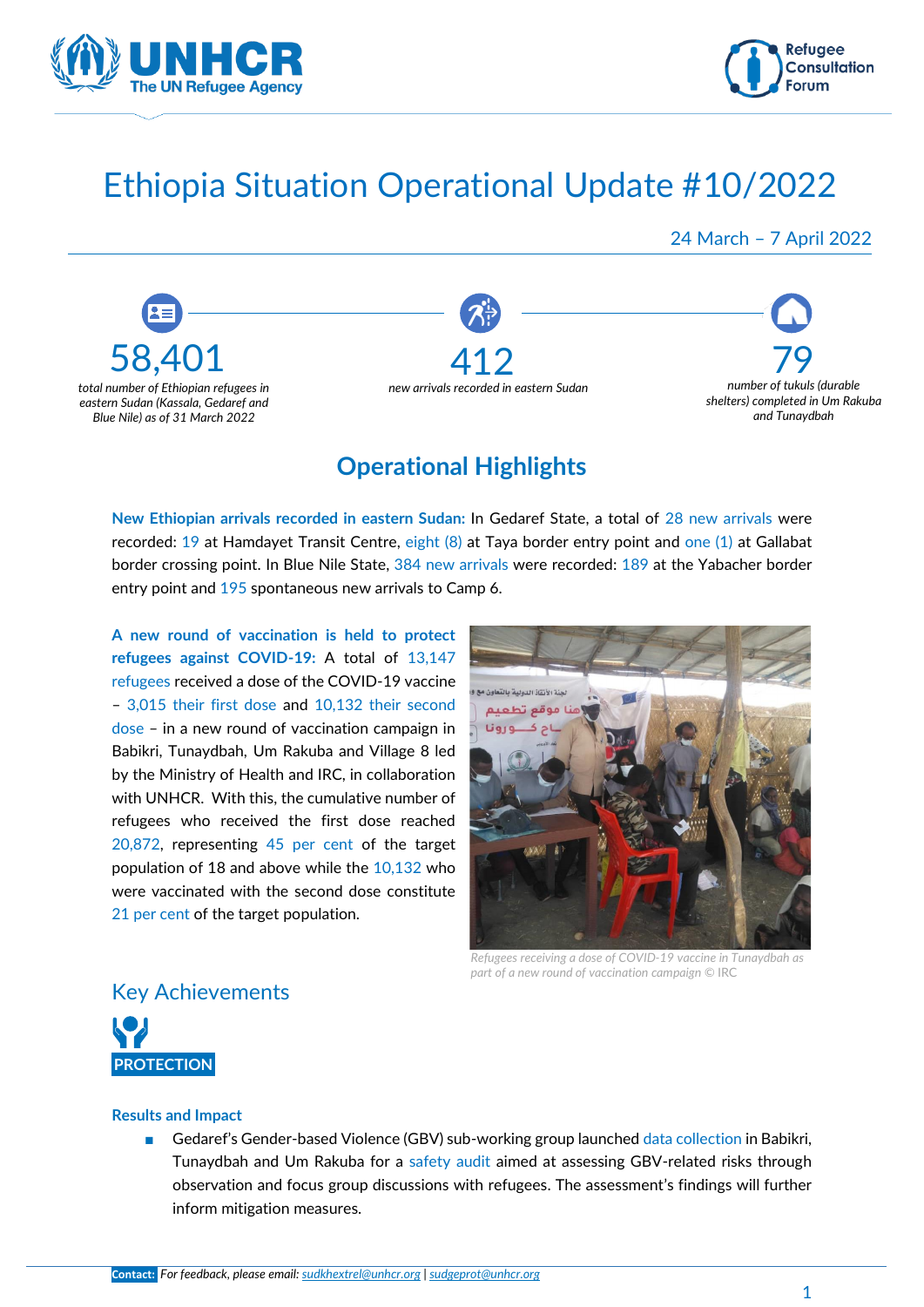![](_page_1_Picture_0.jpeg)

![](_page_1_Picture_1.jpeg)

- UNHCR and Sudan's Commission for Refugees (COR) individually registered 48 refugees in Um
- Rakuba, Tunaydbah and Babikri settlement in Gedaref State, and 384 refugees in Camp 6 in Blue Nile State. By end March 2022, a total of 18,107 ID cards were issued to registered refugees in Tunaydbah (8,841) and Um Rakuba (9,266), covering 67 per cent of the population in both camps.
- UNHCR and COR provided assistance to 10 refugees in Um Rakuba through the litigation desk in relation to registering additional family members and recording family separations.
- UNHCR provided targeted assistance to 22 refugees through its protection desk in Camp 6, including in relation to registration and Core Relief Items (CRIs).

![](_page_1_Figure_6.jpeg)

![](_page_1_Figure_7.jpeg)

- As part of UNHCR's border monitoring activities in Blue Nile State, 189 refugees (63 households) were transferred f rom Yabacher border entry point to Camp 6. This group and the 195 spontaneous new arrivals to the camp were all provided with food assistance, emergency shelter and core relief items.
- In Village 8, Plan International provided food assistance to 66 children in vulnerable situations, including unaccompanied and separated children as well as children with disabilities. Of this group, 39 unaccompanied and separated girls of reproductive age also received dignity kits.
- DRC conducted a GBV awareness session in Village 8 for 24 refugee women (17) and men (7) focused on fundamentals of GBV, modalities for reporting incidents and available services for survivors. It is expected to help chip away at social stigma and taboos around GBV and foster an enabling environment for survivors to speak up.

#### **Identified Needs and Remaining Gaps**

■ Child friendly spaces and recreational activities for children need to be scaled up in Village 8 and Camp 6 to help mitigate protection risks, including child labour.

![](_page_1_Picture_13.jpeg)

#### **Results and Impact**

- In Camp 6, 104 children from among recently arrived refugees were enrolled in primary education and provided with catch-up courses.
- Save the Children International set up a dedicated classroom in Camp 6 for 20 Tigrayan students and provided them with educational materials.
- DRC conducted a life-skills training in Village 8 for 20 refugee girls between the ages of 14 and 18 aimed at to help prepare them in transitioning from childhood to adulthood.
- Plan International launched sport activities for children in Babikri to help improve their physical and psychosocial well-being. A total of four (4) soccer and volleyball teams have been created and children participate in sport activities in morning and evening shifts.

#### **Identified Needs and Remaining Gaps**

Funding is required to resume the operation of secondary schools in Um Rakuba and Tunaydbah camps. Schools have been closed since January 2022 due to the funding gap.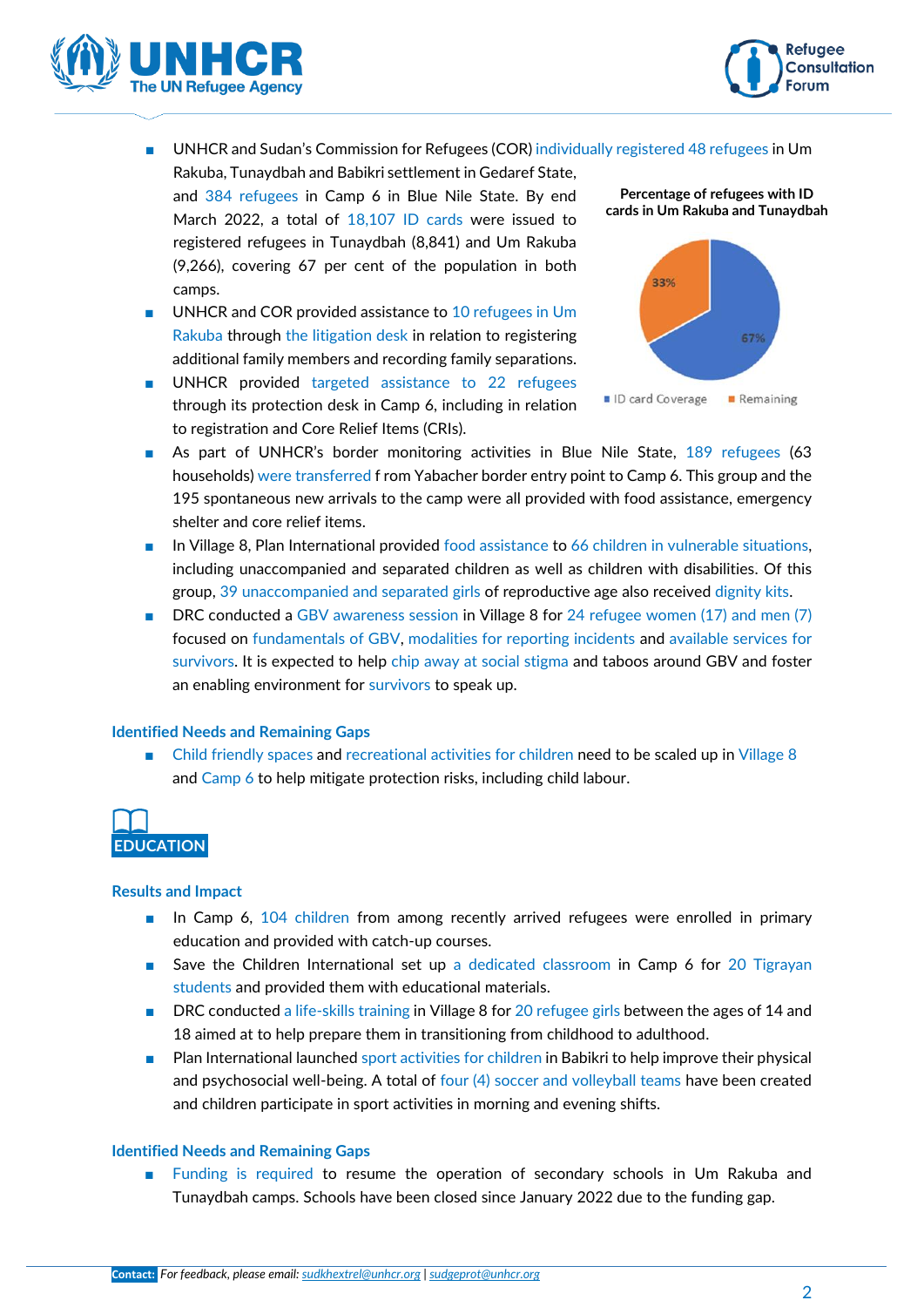![](_page_2_Picture_0.jpeg)

![](_page_2_Picture_1.jpeg)

■ Additional funding is needed to expand learning spaces in Tunaydbah camp to accommodate a greater number of refugee students.

# **HEALTH AND MENTAL HEALTH AND PSYCHOSOCIAL SUPPORT (MHPSS)**

#### **Results and Impact**

- ALIGHT referred nine (9) emergency cases from Um Rakuba (5), Tunaydbah (3) and Babikri (1) for secondary care support and 18 chronic non-emergency cases (14 refugees and 4 nationals) from Um Rakuba and Tunaydbah to Gedaref. WEDCO provided support with the care and treatment for the 14 chronic non-emergency cases.
- A total of 29 mental health cases were reported by ALIGHT in Tunaydbah (5) and Um Rakuba (24). This is a slight increase compared to 27 reported in the previous two weeks.
- Eleven (11) cases of Hepatitis E, all refugees, were reported by MSF-OCA in Tunaydbah, representing a slight increase compared to the previous two weeks. As part of prevention and mitigation measures, community awareness and mobilization on improved hygiene practices is conducted.
- UNFPA contibuted, through in-kind support, to the provision of sexual and reproductive health services to 546 women in Hamdayet Transit Centre (73), Tunaydbah (291), Um Rakuba (64) and Village 8 (118), in clinics operated by ALIGHT, MSF, PUI, SRCS and ZOA. In addition, UNFPA and SRCS provided antenatal care services to 25 women in Hamdayet Transit Centre. Ten (10) individuals also received consultation and treatment for sexually transmitted infections provided by UNFPA, ALIGHT and ZOA.
- CAFA Development Organization, with support from UNHCR, provided medical consultation in Camp 6 to 812 individuals, of whom 24 per cent belong to the host community.
- As part of its nutrition programme, CAFA Development Organization, with support from UNFPA, provided supplementary feeding to 146 children under 5 and 43 pregnant and lactating women in Camp 6.
- PUI conducted a total of 1,528 medical consultations in Village 8, of which approximately 14 per cent were for refugees and 86 per cent for host communities. In addition, 15 cases were referred to health facilities in Gedaref, with patients transferred via PUI's ambulance.

#### **Identified Needs and Remaining Gaps**

Additional funding is required to scale up the capacity of CAFA health clinic to provide services to refugees and host community members in Camp 6.

![](_page_2_Picture_14.jpeg)

#### **Results and Impact**

- 24 litres of water per person per day  $\left(\frac{1}{p}\right)$  were provided in Um Rakuba, 30  $\left(\frac{1}{p}\right)$  in Tunaydbah, 26  $1/p/d$  in Village 8, and 29  $1/p/d$  in Babikri. Water supply was provided at 15 l/p/d in Camp 6 in Blue Nile State.
- The person to latrine ratio stands at 1:18 in Um Rakuba, 1:14 in Tunaydbah and 1:17 in Babikri, which exceeds the SPHERE standard of one (1) communal latrine for every 20 people (1:20 ratio).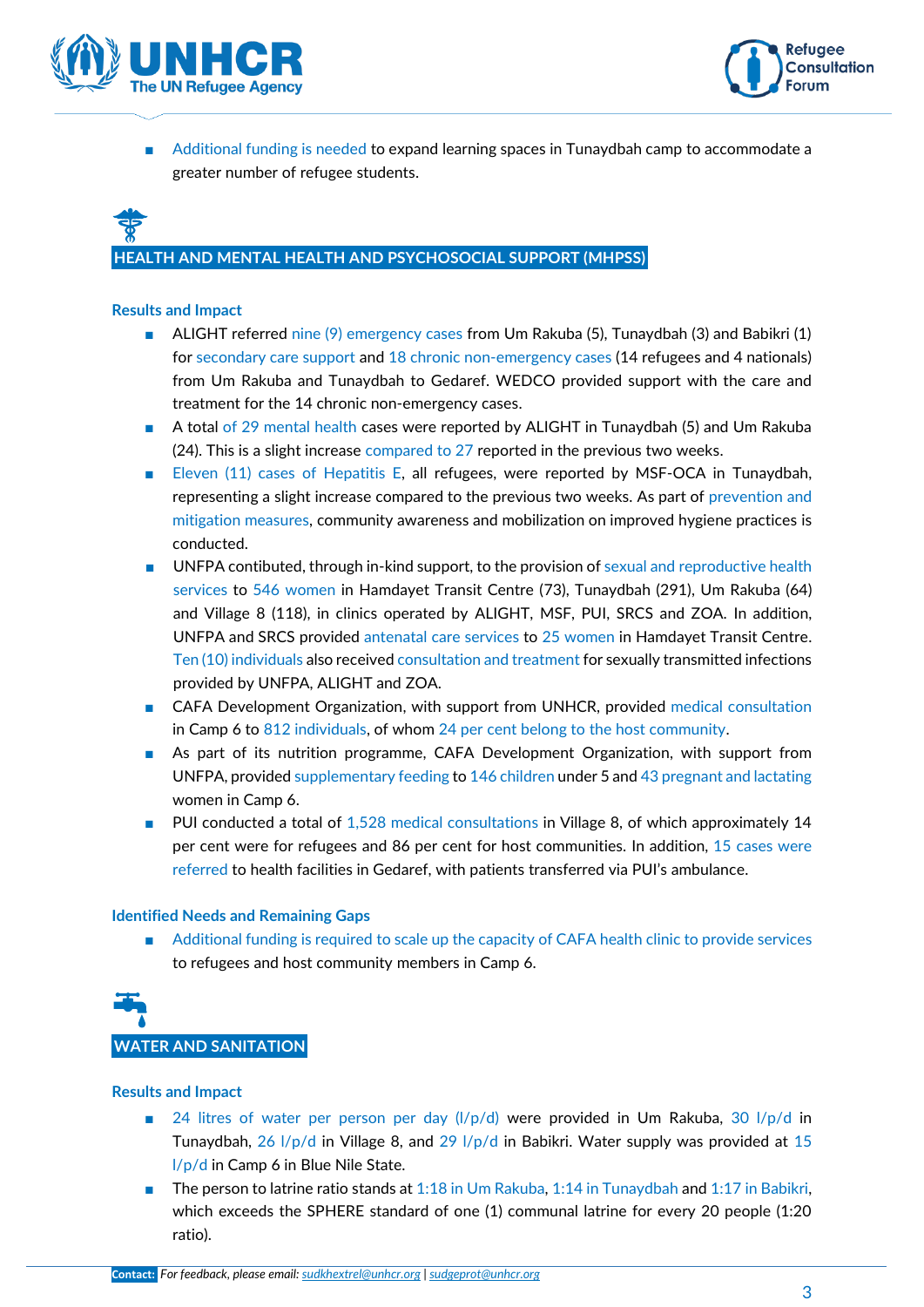![](_page_3_Picture_0.jpeg)

![](_page_3_Picture_1.jpeg)

■ In Um Rakuba, CARE and UNICEF started supplying water to zone 4 from the recently completed water network, providing an increased quantity of water (20 cubic metre) to the residents through 10 water distribution points.

#### **Identified Needs and Remaining Gaps**

- The construction of household latrines in Babikri, Tunaydbah and Um Rakuba is a priority.
- Scaling up the water supply provision in Camp 6 is key to reducing competition for resources and promoting peaceful co-existence between refugee and host communities.

![](_page_3_Picture_6.jpeg)

#### **SHELTER AND CORE RELIEF ITEMS (CRIS)**

#### **Results and Impact**

- Following the completion of 1,000 durable shelters (*tukuls*) in Um Rakuba, NRC commenced the next phase of the project, preparing the foundation of 65 new *tukuls*. The target is to build an additional 500 *tukuls* in the camp.
- In Tunaydbah, Medair and ACTED completed a further 79 *tukuls*, bringing the total number of *tukuls* to 529. After completing 200 *tukuls*, Medair started building the foundation of 40 new *tukuls* as part of the next phase of the project which aims to deliver an additional 650 *tukuls* in Tunaydbah.
- In Camp 6, ACTED pitched 131 tents to accommodate the newly arrived refugee families.
- **B** As part of rainy season preparations, UNHCR and NRC distributed 930 emergency shelter kits (ESKs) to refugees in Tunaydbah. The ESKs contain wooden poles, plastic sheets and grass mats which allow refugees to strengthen their shelters to better withstand weather elements, including heavy rain and strong winds. In addition, 601 ESKs have been delivered to Babikri and will be distributed to refugees in the coming days.

![](_page_3_Picture_13.jpeg)

*Refugees receiving ESKs in Tunaydbah to strengthen their shelters against weather elements ©*UNHCR

#### **Identified Needs and Remaining Gaps**

More funding is required to enable the construction of additional tukuls for the remaining refugee families in refugee-hosting locations in Gedaref and Blue Nile States.

# **CAMP COORDINATION AND CAMP MANAGEMENT**

#### **Results and Impact**

■ In Tunaydbah in March, UNHCR, COOPI and NCA distributed dignity kits to 7,440 refugee women and girls. IRC provided multi-purpose cash assistance to 21,381 refugees. NCA and IHH (The Foundation for Human Rights and Freedoms and Humanitarian Relief) distributed charcoal to 18,744 refugees while WFP provided in-kind food assistance to 20,801 refugees.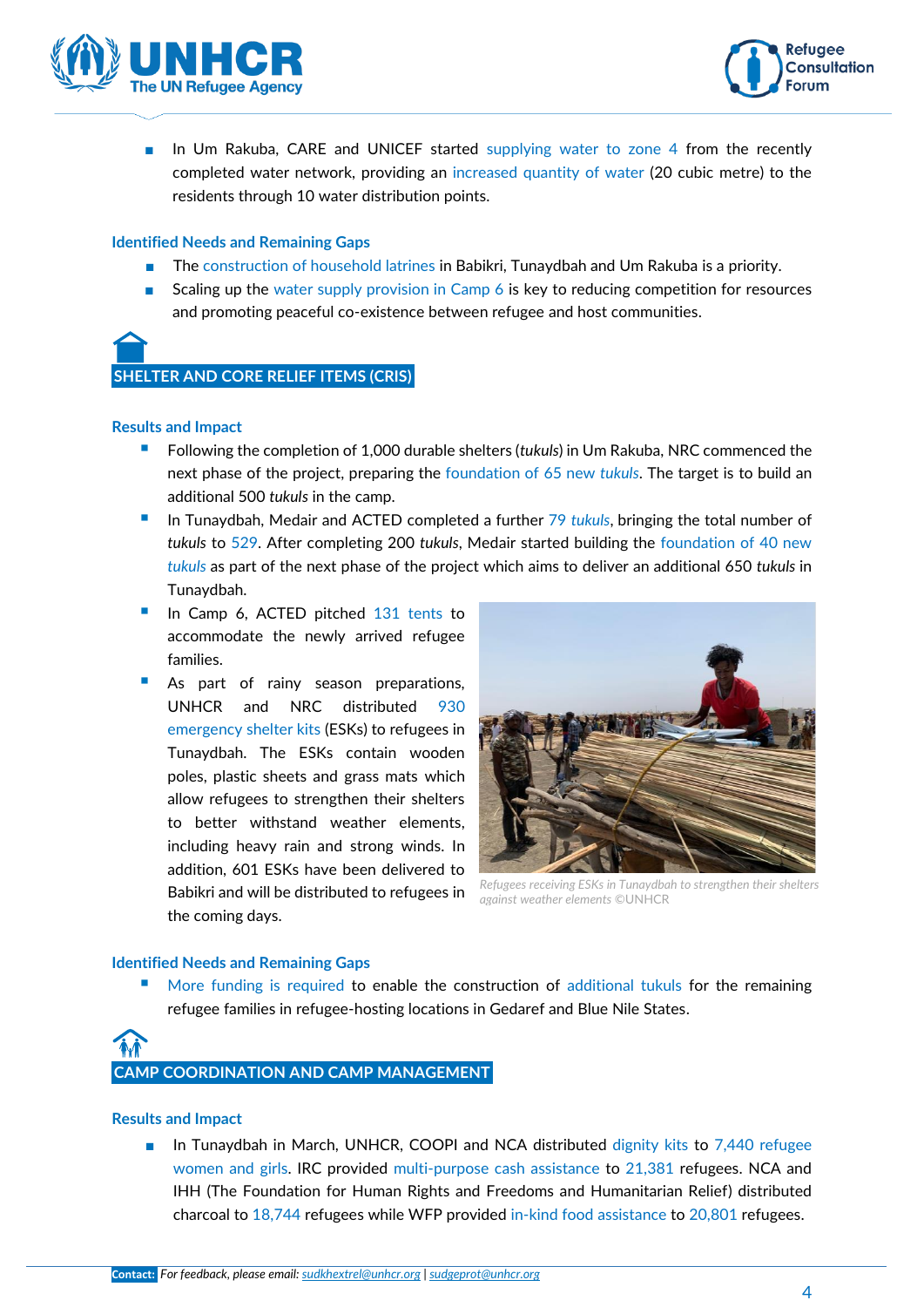![](_page_4_Picture_0.jpeg)

![](_page_4_Picture_1.jpeg)

- In Babikri in March, UNHCR and UNFPA distributed solar lamps to 1,562 refugees and WFP provided in-kind food assistance to 2,105 refugees. Solidarités International distributed personal hygiene kits to 2,066 refugees and UNHCR provided soap to 2,039 refugees.
- In Um Rakuba in March, WFP distributed in-kind food assistance to 15,364 refugees.
- UNHCR and ACTED provided 121 core relief item kits to 384 newly transferred refugees and spontaneous arrivals in Camp 6.
- In preparation for the rainy season, 11,000 pre-disaster kits that include sandbags, steel wires and various tools, such as shovels and hoes, have been procured and will be distributed to refugee families in Babikri, Tunaydbah and Um Rakuba to help them mitigate the impact of heavy rains and strong winds. Work on rehabilitating and desilting drainages (roadside, secondary and tertiary drains) in Um Rakuba and Tunaydbah is ongoing by DRC which will help to safely evacuate surface water from the camps. In Blue Nile State, refugees, with support from UNHCR including through trainings, are plastering their tukuls to prevent and mitigate damage from rainwater.

#### **Identified Needs and Remaining Gaps**

Additional funding and support are required to address gaps in preparations for the rainy season in all refugee-hosting locations, including the construction of additional drains and pedestrian bridges.

# **COMMUNICATING WITH COMMUNITIES**

#### **Results and Impact**

■ In Tunaydbah, UNHCR and COR, in collaboration with ACTED, ALIGHT, IRC, Medair and Plan International, held two (2) meetings with the participation of 114 refugees from 14 blocks to discuss key community concerns, GBV-related issues and prevention of sexual exploitation and abuse (PSEA). The need for creating income generating activities, particularly for women and girls and

![](_page_4_Picture_11.jpeg)

*Community meeting with refugees in Tunaydbah ©*UNHCR

providing additional milling machines in the camp were among the issues highlighted by participants.

#### **Identified Needs and Remaining Gaps**

Scaling up livelihood activities for women and youth is key to mitigating protection risks, including those associated with GBV and onward movements.